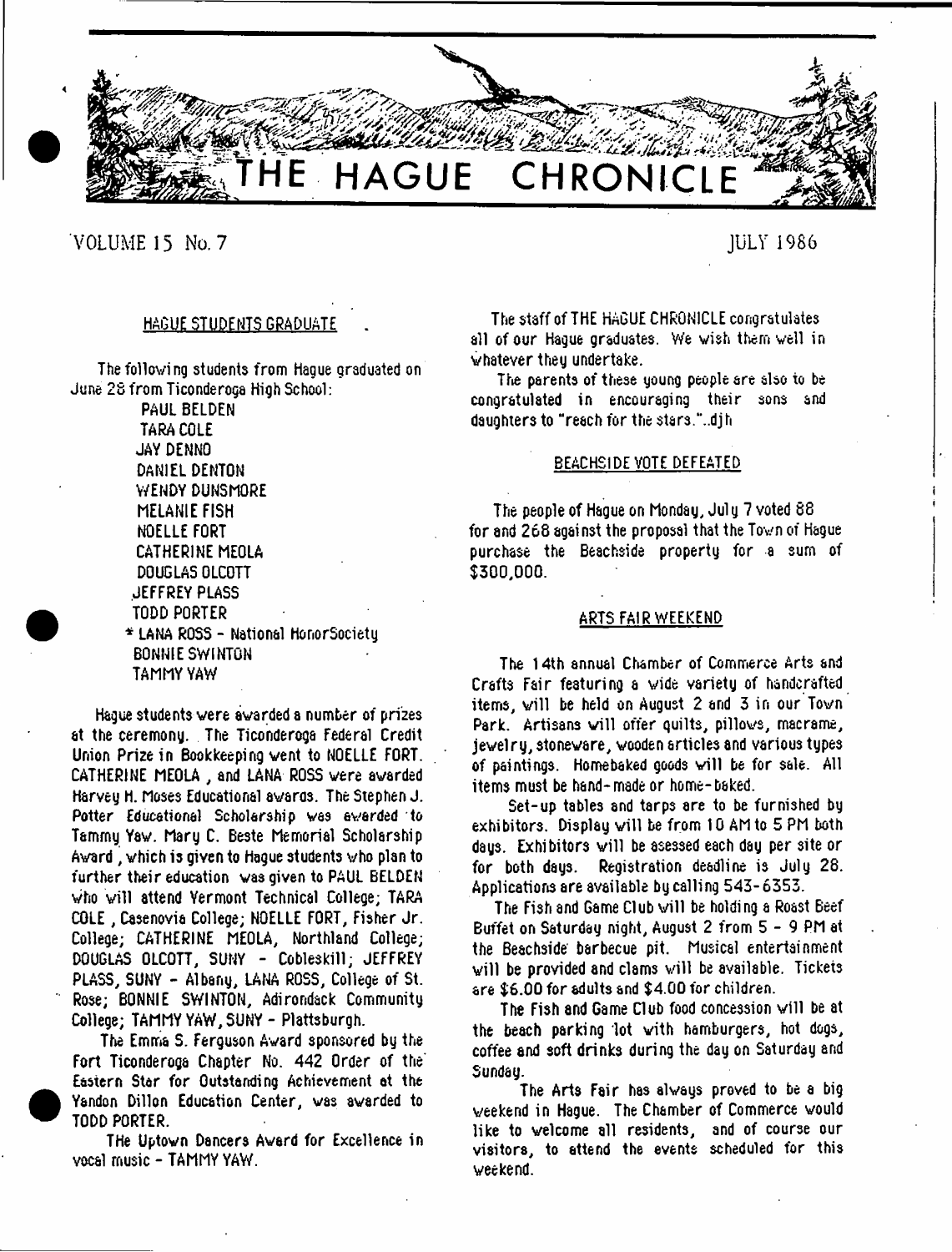$-2-$ 

JULY 9 - Smokey

16 - The Deep

23 - Benji

30 - Forty Carrots

AUGUST

6 - Waters hip Down

13 - The Thief Who Came to Dinner

20 - Heroes

27 - Marooned

Movies start at dusk and are FREE. Bring blankets or chairs. In case of rain, movie will be shown thefollowing day (Thursday).

\*\*\*\*\*\*\*\*\*\*\*\*\*\*\*\*\*\*\*\*\*\*\*\*\*\*\*\*\*

Boy, 16 wants work for summer. Moving and any kind of yard work. Call Richard Myers, 585-7470<br>\*\*\*\*\*\*\*\*\*\*\*\*\*\*\*\*\*\*\*\*\*\*\*\*\*\*\*\*\*

#### AMERICAN LEGION

Tne August meeting of Hague Post 1538 American Legion will be held at the Legion Home on Monday, August 4 at 8:00 PM, conducted by newly installed Commander A1 Hanley. Non-member eligible veterans are welcome to attend. Refreshments served following the business meeting.

On Sunday, July 20, the Post will hold a mid-summer steak roast at the Legion Home, for members and guests. Appetisers, chips and dips, etc. available from 4:30 PM, with steak and trimmings served at 6:30 PM. Reservations appreciated to facilitate planning.

The Post also reminds all local residents that American flags are still available at reasonable prices and for orders or information call Ray Laundree or Bernie Clifton. Local Legionnaires would also like to take this opportunity to publicly thank the Hague Senior Citizens Club for the colorful wi ndov boxes now at the Legion Home...BAC

TAMMY YAW, daughter of Mr. & Mrs. Kenneth Yaw, Hague, recently participated in the NY State Student Senate in Albany. Tammy helped to develop a bill on the use of anti-biotics in animal feed.

ELIZABETH DEFRANCO, daughter of Mr & Mrs David DeFranco, Hague, was the winner in the Girls\* age 9-12 Hotshot Basketball Competition. She will compete in Boston next fall.

# MOVIES IN THE PARK THE REAL THE PARK THE SAILING EVENT

A major sailing event will take place in the waters adjacent to Hague on August 5, 6 and 7. About 50 International Star Class sailboats will be competing in the "Diamond Jubilee" North Eastern Lakes 12th District Championships hosted by the Northern Lake George Yacht Club. Thirteen yacht clubs and about 100 boats are included in this district with boats coming from Western N.Y., N.J., and N.H.

This is the 75th anniversary of the international Star Class Yacht Racing Association. The iocal club established its fleet 52 years ago - in 1934. It actively races 12 boats and is the second largest fleet -in the district.

Hank Rowan of Silver Bay is the Regatta Chairman, and is responsible for the local club hosting this regatta, because of his excellent showing in the championship held last year at Greenwood Lake, NJ. The local club also hosted this regatta in 1981, again due to Rowan's sailing expertise.

The Star Racing Class is unlike any other. As the oldest "one design," it is presently raced at all levels of yacht racing from local clubs to the Olympics, it is 3trictly a "high-tech" racing machine sailed with a crew of two and is fast in both light and Heavy winds. Currently, Stars ere sailed in 158 fleets located in 20 countries. The class membership totals about 3400 individuals that sail in about 1700 boats today.

Fifty Star boats with their relatively tall masts and sleek hulls will make a beautiful sight on the lake, and because of the keen competition, may afford some thrills as a result of close maneuvering at the marks. Spectators are requested, however, to stay clear of the race course so as not to disturb the waters with their boat vake....Robert W. Mayer, Fleet Secretary

## THE VIOLET - Summer Excitement

I tell you, dear fellow, I said it was Yellow! I never have seen one before.

To me, please don't bellow, You repeat that it's yellow, I repeat that you are a real bore!

I know, my dear fellow, Violets are not yellow. It's got something to do with the Bees.

You've aged, my dear fellow! Thrills at violets, yellow?! You've forgotten the Birds and the Bees!! ...Eleanor McKirdy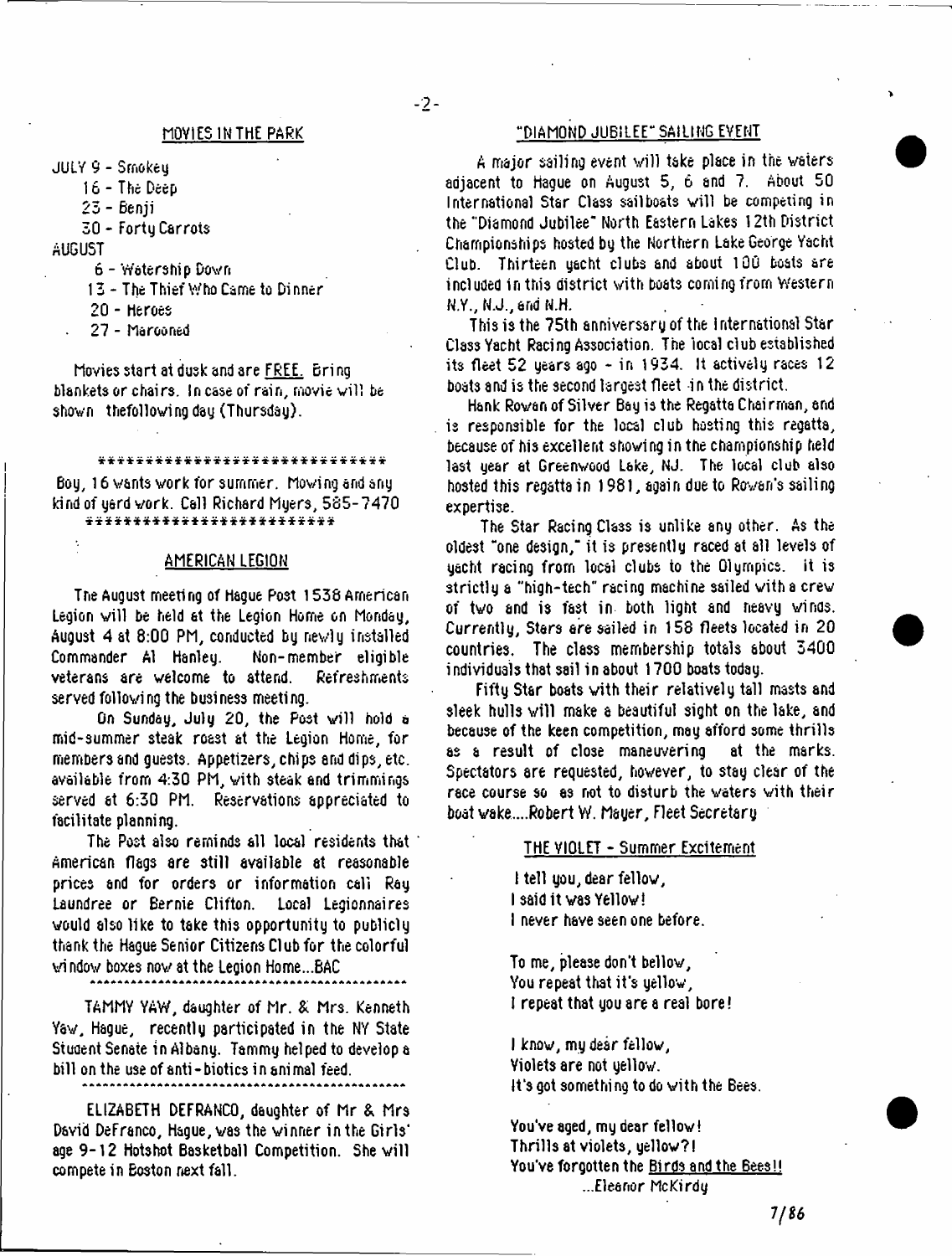$-3-$ 

Only one bid was submitted for the 10\* York rake. It was from the superintendent of highways in Dresden for \$129.99. The Board voted to accept the bid.

A letter from the state comptroller stated that the per capita aid will be the same for this year  $-$ \$10,975. There will be \$256 in extra aid.

The CHIPS program will be the same next year also.

A letter from HUD stated that Hague had received 351 points out of a possible 615. Hague ranked 38 out of 203 in the state and 1s the only community 1n Warren County to receive housing loans of \$328,000. This is for low income housing.

On July 17 the Zoning Revision Committee will review everything they have done so far. commended the committee members for their dedication. The revisions now go to Dan Kane, Assistant Planning Administrator for Warren County. After reviewing his comments, they will go on to the APA for their input and then back to the Town Board for scheduled public hearings.

Supervisor Bolton mentioned that there have been 13 beds of milfoil discovered so far in the lake. Efforts to screen them have been less than successful.

There are plans for a new emergency system which will be very beneficial to the town of Hague. The new system will identify the caller and location and phone number from which they are calling. This will eliminate many false alarms. Our residents in West Hague who now have a 565 number will benefit from this new system. All calls will be 911. It is estimated that it will be 18 months before it is operable.

Supervisor Bolton read a letter of resignation from Everett Lee from the Zoning Board of Appeals. A search for a new member for this board will be made.

Two resolutions were passed:  $*14 - \omega$  authorizes supervisor to sign forms and enter into cooperative agreement with Warren County and town of Hague to administer HUD program. \*15 Requests the County Superintendent of Highways to establish lower maximum speed limit of 25 m.p.h. on the Sabbath Day Point Road.

Dan Belden was granted permission to go to NY State Town Superintendents of Highways meeting from September 23 - 26.

Meeting was adjourned at 6:45 PM...djh

# TOWN BOARD MEETING-7 /8 /8 6 TOWN BOARD MORATORIUM EXTENSION

An amendment (local law \*1 , 1986) to the present building moratorium in Hague (local law  $*2$ , 1985) was passed at a public hearing held in the town hall on June 27, 1986. It extends the original moratorium for an additional 90 days.

Supervisor Bolton said that we have received the \$363,000 HUD grant we had applied for.

An order of consent for our land fill has been received by the town. We are already cornitted to the Adirondack Resource Recovery program under this order.

There is a possibility of applying for a new grant for Land Acquisition recreation or recreational Improvements on 50-50 bas1s...gl

#### BEACHSIDE PURCHASE HEARINGS

The first public hearing concerning the Beachside Property purchase was held on Monday, June 16. It was strictly an informational meeting with questions asked and answers given. This building, under present plans, would be used as a town hall and multi-purpose building. The purchase and additional improvements would cost over \$400,000.

The second informational meeting for Beachside purchase was held on July 1. There was a large and interested attendance. Many penetrating questions were asked and the main concern seemed to be the lack of a professional study and cost analysis by a qualified architect. Also mentiuoned was the use of the school property we now own and the construction of a new building there....gl

# PLANNING BOARD - 7/3/86

A public hearing was held on the Locust Inn property, now known as Hague Commons. The developer was seeking an amendment to an approved 9-lot subdivision , to utilize the clustering provision of our zoning ordinance, to allow tne construction of 8 tovn houses consisting of two 4 -unit town houses each.

At the regular meeting following the hearing the Board approved the amendment.

The Board approved an amendment to the 3-lot subdivision of Dorothy Henry to make it a 2-lot subdivision....ac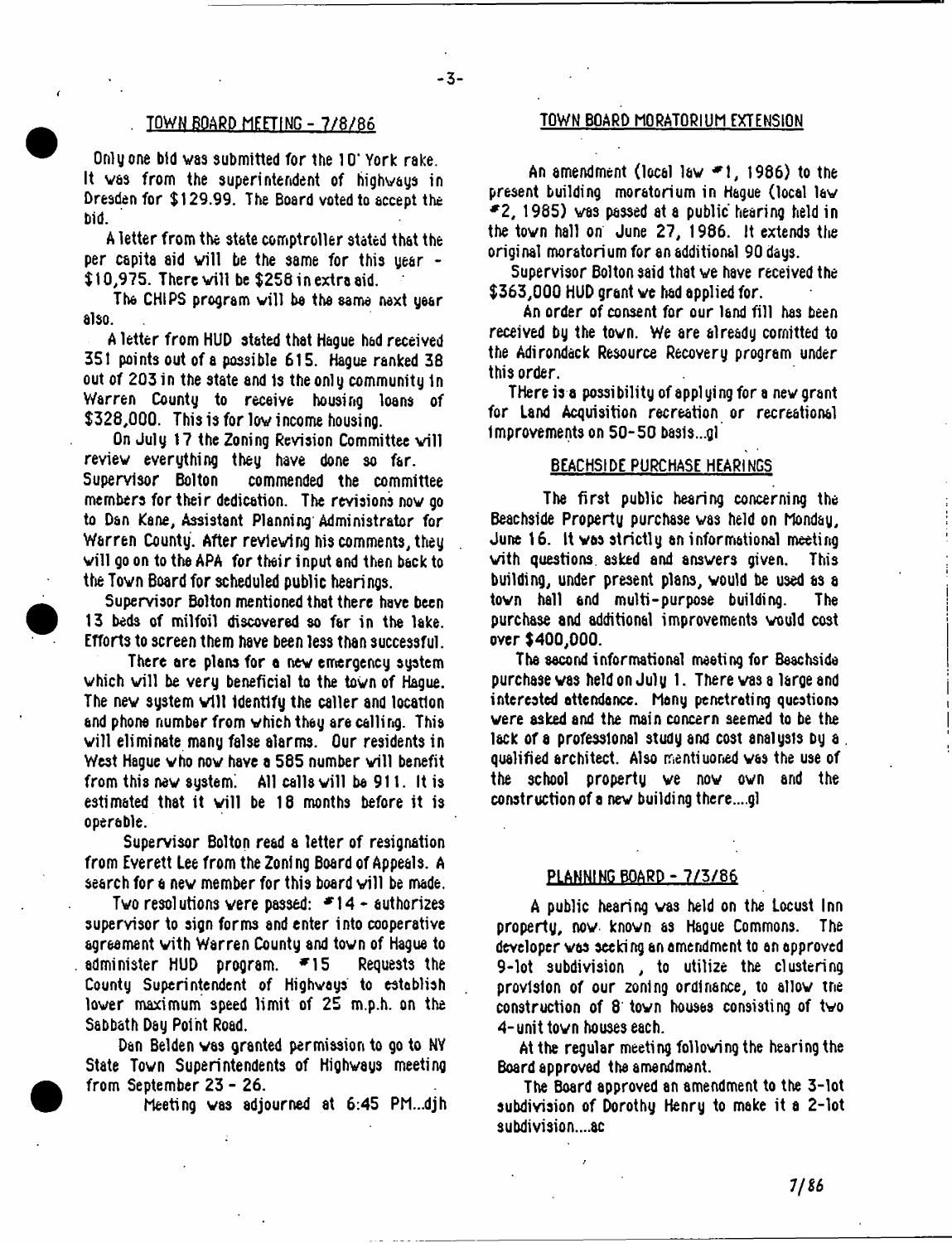GALEN 5EERUP, son of Mrs. Adra Seerup, Silver Bay, yon the individual gold medal in the Small Bore Rifle competition at the N.Y. State Police Olympics in Albany on June 12.. He shot a 565- 15X from a possible 600 perfect score. There vere 1? competitors with the nearest score 37 points belov. He also von the individual gold medal lost year.

## POKING AROUND NORTH COUNTRY HAMLETS

The Lake George Region, for generations a mccca for summer travellers, remains one of the most popular vacation areas in the East. Today a typical vacation on Lake George might include q cruise on the steamships Mohican or Minne-Ha-Ha, a visit to Fort William Henry to viev a re-enactment of a Revolutionary War battle, or a fun-filled day playing miniature golf, visiting a vax museum, or. riding The Screamer at the Great Escape Fun Park. For many visitors to the area, hovever, a Lake George vacation means exploring the tiny out-of-the-vay hamlets in the area and taking part in traditional "North Country' events like stravberry festivals, ice cream socials, country auctions, craft fairs and fiddlers' round-ups. Hare one can rub elbovs vith the people vho live in the area year round, the inhabitants of the otherwise sleepy hamlets that shake off their winter wraps and come alive vith activity during the summer months.. Following is a run-down of a few of these places and events.

Warrensburg, N.Y.,. normally .a quiet x nineteenth-century hamlet of tree-lined streets and ? Victorian homes centrally located in the Lake George. Region, is the home of the "World's Largest Garage' Sale" in October and is an antique and bargain' hunter's heaven throughout the summer months. Warrensburg has several events scheduled for July and August, including the Smoke Eaters Jamboree sponsored by the local volunteer fire company, July 25-27; an Antiques Market August 2-3; and the' Warren County Youth Fair August 7-10 vith rides, food, 4-H exhibits, entertainment, livestock exhibits and horseshov. Warrensburg also boasts a number of dude ranches, and one can find several shops in the area specializing in Western riding apparel and equipment. .

Brant Lake, a picture-postcard village located north of Laka George Village on Rt. 6, will heat the Horicon Historical Society's Annual Bazaar and tea Cream Social on July 25. There is a public boat and canoe launch at the Town Beach, and a day spent paddling the lake or floating down the nearby

Schroon River Is guaranteed to give new meaning to the word idullic.  $\blacksquare$ 

North Creek, located on Rt. 28 north of Lake George, is the home of the famous Hudson River White Water Derby in spring, Oktoberfest in fall, and skiing at Gore ht. in winter, in summer it becomes a fresh-air haven for city folk and offers some of tha best fishing and hiking around. Surrounded by beautiful mountain lakes and rivers. North Creek is pure "North Country" andiq veil yorth. exploring. On July 19th the Adirondack. Trt-County Nursing Home 1n tne Village of North Creek will be holding its Annual Flea Market, and the village will be sponsoring a Whitewater Arts Festival on August 9th.-

For those who like foot-stomping square dancing and fiddling music, the Village of Stony Creek, only minutes from Lake George, will host its annual Mountain Days August 1-3, a three-day festival of fun, dancing, mountain contests, eating, . end a parade. 'In the township of Thurman/Athol, an Old Tyme Fiddlers Roundup takes place on August 9 and 10 on Toad Hill Stud Ferm. Square dancing is the main event here, and there is primitive camping on the premises. On August 30, there is more dancing and fiddling at the Firemen's Round and Square Dance in Bolton Landing, located on scenic Route 9N just north of Lake George Village.^ - ■;\*>< . ■■■'»

 $\sim$  . Other summer events taking place in the region  $\,$ are the HAGUE FiSH AND GAME ROAST BEEF " BUFFET ON AUGUST 2, WITH A BARBECUE, LIVE ' MUSIC, GAMES, AND HORSESHOE COMPETITION; -THE HAGUE ARTS FAIR ON. AUGUST 2-3; the St. . Sacrement County Fair in Bolton Landing August 2-3; the 12th Annual honks Festival at St. Banedict's Priory in Chestartown August 16-17; and the 13th Annual Family Festival in Shepard Park in Lake George August j 19-23.

For further information about these and other local summer, events, contact the Warren County Tourism Department, Lake George, NV 12845,

MARRIED - Susan Wotton, daughter of Mr & Mrs . Robert Wotton, Forest Bay, to Robert McManus ; . on July 12 in the Hague Baptist Church.

 $\cdot$  , which is the set of  $\cdot$  , and  $\cdot$  , and  $\cdot$  , and  $\cdot$  , and  $\cdot$  , and  $\cdot$  , and  $\cdot$ 

Reception was held at the NLGYC.

I am sure it is a great mistake always to know •nough to go in vhan it ralna. One may ktap anug and dry by auch knowledge, but one misses a world of loveliness..Adeline Knapp in Food For Though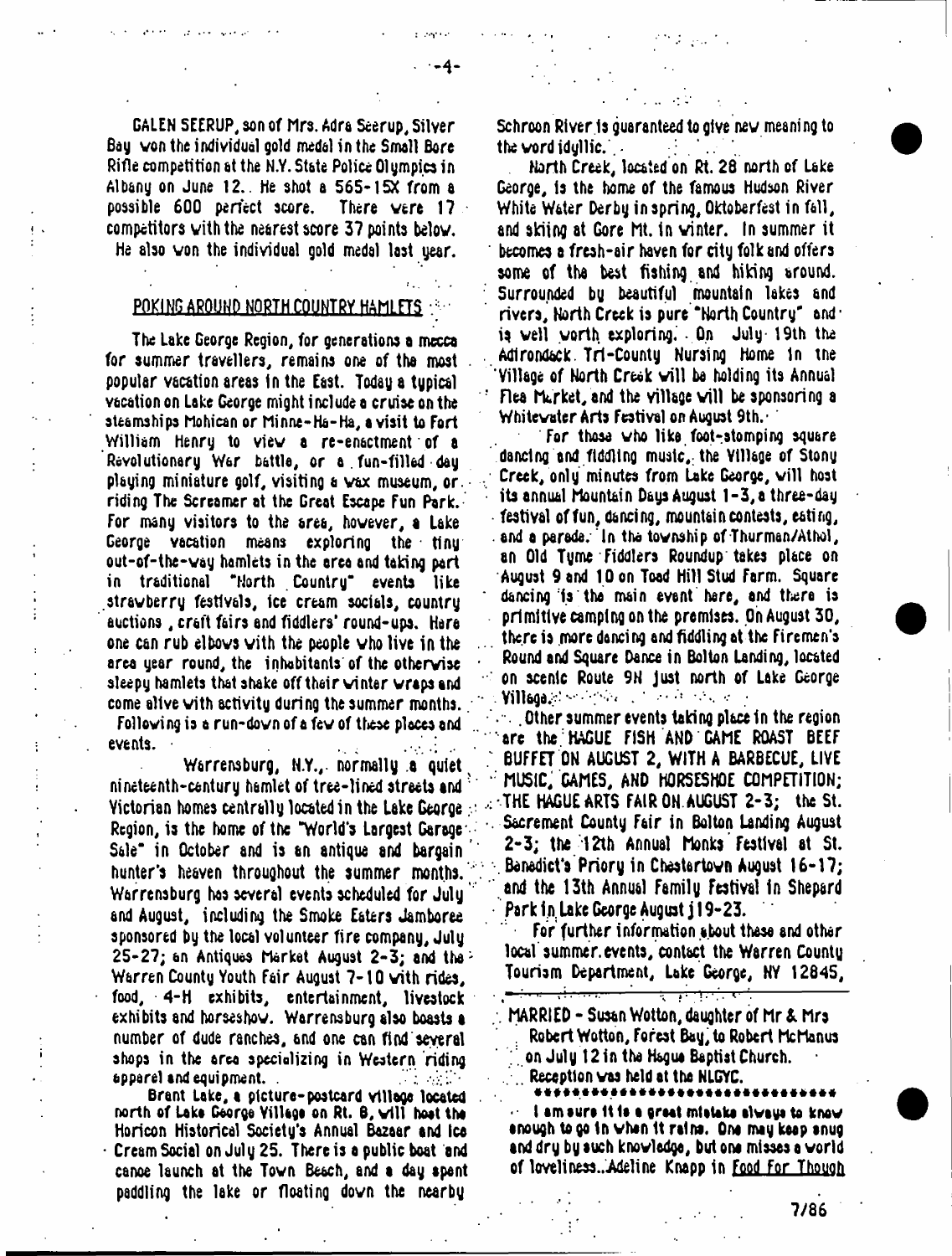# "STATE OF LAKE" TOPIC OF LAKE GEORGE ASSOCIATION ANNUAL MEETING

-5-

Peter Van Dyck, President of the Lake George Association (LGA) will address the state of the lake at the 101st annual meeting of the LGA to be held at 9:00 AM Julu 19 at the Bolton Landino School.

LGA vice presidents will review the acitivities of the past year, and committee chairpersons will be available to respond to questions. There will also be an open discussion with members on ways the LGA can increase its effectiveness in protecting Lake George.

Van Dyck said, "It will take the combined efforts of all concerned vith preserving the lake to vin the battle against milfoil. We need members' input as the Plan for the future of Lake George progresses. We anticipate a large turnout, expect many questions and invite the sharing of ideas and suggestions to preserve the beauty and quality of our lake nov and in the future."

The LGA, vith its 4,000 members is dedicated to improving and preserving the water quality of Lake George. As the oldest lake association in the United States, LGA works to educate the public to promote enjoyment of the Lake George area while maintaining it as one of the unique natural resources of the United States. '

## BACTERIA COUNT HIGH

Samples taken in June and July by the Fresh Water Institute (FWI) of Bolton show high coliform and streptococcus counts In the area located at the Warren County Sheriffs dock.

Also high in fecal coliform counts are the boat launch site in Hague, Middleworth Bay in Diamond Point, Saw Mill Bay Brook at Bolton and Glen Burnie Brook, Putnam,

Sources of the problem have not yet been identified. Mary Arthur Beebe, executive director of the Lake George Association encourages residents or visitors to call the LGA office or other agencies to report problems involving storm water or septic systems. She suggests that one should have an annual professional inspection of one's septic system to identify problems and prevent system failures."It hel ps homeowners as veil as the lake," she said.

#### FESTIVAL GUILD ARTS AND CRAFTS SHOW

A juried arts and crafts fair sponsored by the Ticonderoga Festival Guild will be held under the tent on the village green on August 9 and 10 from 10 AM to 5 PM.

# WILLY C'S WEATHER NOTES - June/Julu

June tended to be on the damp side. We had rain fifteen out of the thirty days for a total of 5.95 inches. I'm certain our friends to the south would have been delighted vith that much moisture. Highest and lowest temperatures were 85 degrees and 39 degrees reported last issue. We did have eight days where it got into the eighties. Our June weather spectacular occurred in the evening of June 16 when ve experienced one of those marvelous electrical extravaganzas, about eighty minutes of continuous lightning , most of it cloud to cloud, in our area. About .8 inches of rain accompanied this storm and it did knock the power out, but vith Mother Nature turning up the rheostat, house current was not needed to light one's way. Top vind gusts in June were 37 mph on 6/1 and 34 mph on 6/29.

Heating degree days for the 85/86 year, 7/1/85 to 6/30/86, vere *.1%* colder then the previous year, but 6% warmer than normal. As ve said in the last issue our days would be getting shorter by the end of June and so it has come to pass. We added another fourteen minutes by month's end. This process will be accelerating as the sun starts its southbound journey.

July finally saw the 90 degree mark reached on the ?th, but temperatures have been cool - 600X cooler than normal through the 12th. Had just over two inches of rain in an eight hour period on July 12. Water temperature at 10:20 AM July 13 vas 67 degrees, air temperature, 61 degrees F. The summer, veathervise so far, could certainly stand some Improvement from the vacationer's point of view. About the only good thing one can say about rain on the weekend is that it keeps the noise level on the lake down.

Hope ve can report improved conditions next month.

#### ....Willy C

### SCUBA DIVING COURSE

A Scuba Diving Certification Course will be given at the Silver Bay Lodge. The course will run for two consecutive weekends in August vith those students successfully completing the course receiving an "Open Water Diver" certification issued by PAD.I.

Registration will be conducted on Friday;, July 18 from 5 - 8 PM and Saturday, July 19 from 8-11 AM at Silver Bay Lodge. For more information contact Mark

Lightning kills more people in the United Stetesthan an;y other natural disaster: an average of 400 dead and 1,000 injured yearly.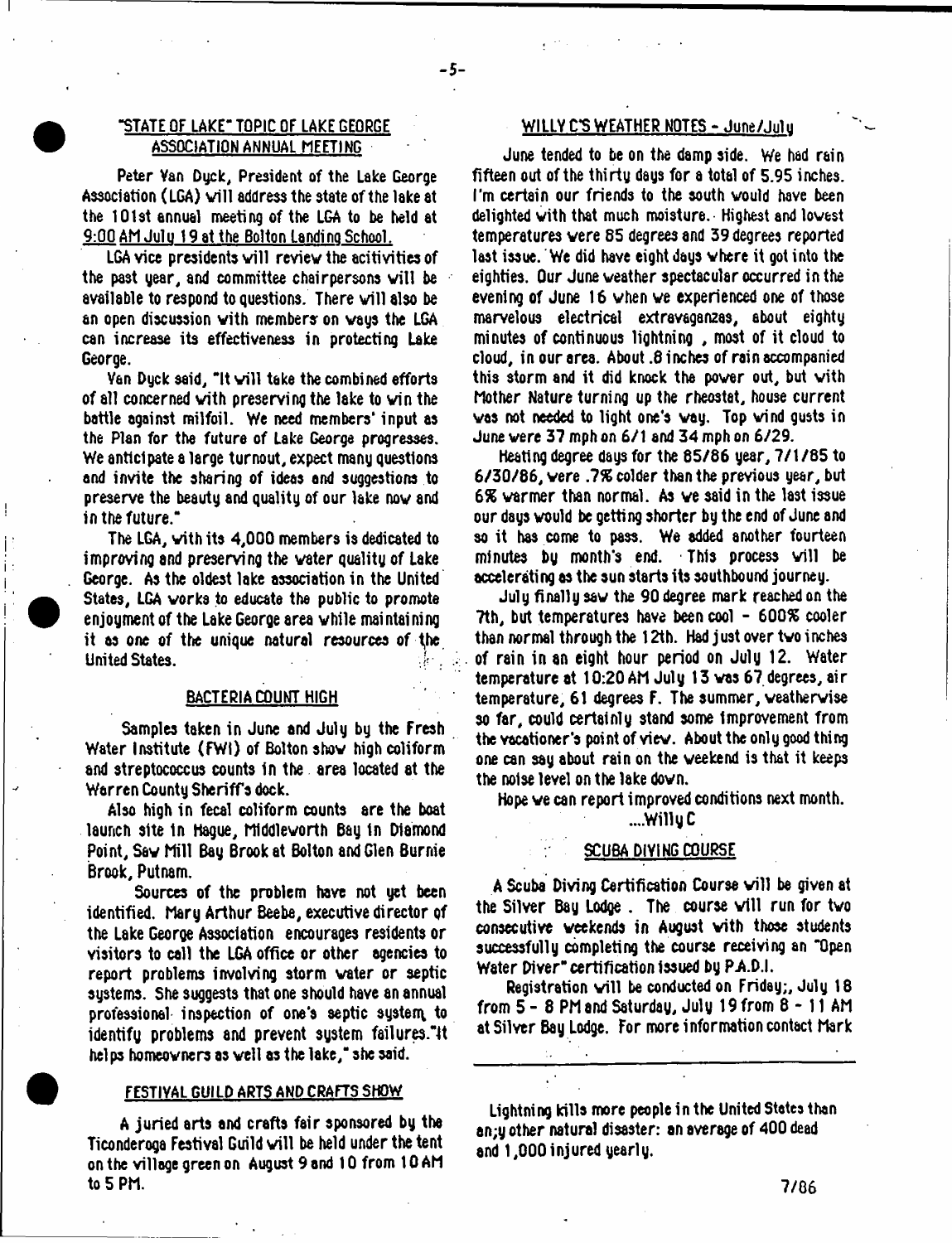### HAGUE FIRE DEPARTMENT

 $-6-$ 

On November 21, 25 members of the HYFD completed the N.Y.S, Certified Safe Driving School. The eighteen hour course was a HVFD requirement for all emergency vehicle operators and also open to the public.

, On June 25, sixteen members of the HVFD completed the state required Pump Operators Course. Tne eighteen hour course included both classroom study in theory of operation and practical application in tne field using full HVFD equipment.

The newly purchased Hague Fire Dept, pumper was used during field sessions to familiarize members witn its operation.

HVFD members completing this course will be N.Y .S. certified and on file with the State Fire Commission in Albany.

The new HVFD pumper truck was picked up and put into service on July 7.

To all those community members who donated for the purchase of this truck, the department extends much thanks and appreciation. A great deal of time, in addition to the already many hours involved in volunteer emergency service, are now being spent to properly outfit and incorporate the hew pumper into the HVFD routines.

Any community members Interested in learning more about the equipment their donations help acquire are cordially invited to observe any of the fire service drills. These are regularly held on Friday evenings throughout the summer months.

Any community organization that may be interested in information as to how the HVFD Emergency Services relate to their particular area are urged to contact either HYFD President John Breitenbach,Sr.,or Fire Chief Paul Davis.

.. John Breitenbach, Sr.

## QNLV A FEW M1LES...A FEW DOLLARS...

and sometimes free, the delightful summer entertainments brought *Ao* this area by The Ticonderoga Festival Guild. The opening group, The Annapolis Brass .Quintet, is giving a free workshop sample Wednesday.morning, July 16. The following week, Wednesday, July 23, presents Rosalind Newman and Her Dancers, hailed by the N.Y: Times as "bold, intelligent, full of imagination." They will perform that same morning, (July 23) for children.

For those vho love Gilbert and Sullivan--and,for those vho never have had the chence to discover why there are thousands of people vho can't resist this

perfect marriage of captivating music and delicious satire--tne night of Tuesday, July 29 ' brings The Best of Gilbert and Sullivan.

Jaz**2** lovers get their special evening on Tuesday, Aug. 5 when The Arvell Shaw Trio brings ja**22** in the tradition of Louis Armstrong and Benny Goodman. Shaw appeared in several popular movies, including "The Glenn Miller Story" and "High Society."

On Tuesday, Aug. 12, Bill Harrell ana the Virginians, widely regarded among the top Blue Grass groups, will fill the festival tent vith country music enthusiasts. Each of these performances starts at 8:00 PM under the yellow and white striped Festival Tent on the Community Lawn, it is suggested that you bring your folding chair. Tickets on sale at BOOK-MARK: General admission - \$5; Senior Citizens, \$4; Students (18 and under), \$3.

A special extra - at \$4 - will be presented at Silver Bay Auditorium on Sunday, August 3,8 PM in a fine program by the now well established Champlain Yalley Chorale. This group postponed its spring data in order to honor the requests of summer visitors to hear their Tenth Anniversary Concert.

A reminder - in the Arts Trek IV, in addition to the Annapolis Brass and the Rosalind Newman Dancers, there will be three other Wednesday mornings at 10 AM. July 30 - "The Fabulous Dream of Andrew Lupone;" August 6 - "The Clown Conspiracy;" August 13 - "America, Yes!." Be sure to give your children the chance to see live performers. The concentrated attention of young folk at the initial Arts Trek show, "Marshal l**2**en and Puppets," would delight any parent who knows that children get too much TY! And, remember, seniors who cannot make it to the evening concerts are welcome to join the children at this FREE Arts Trekseries.-B DG

> $\approx$   $\approx$  don't forget the hague  $\approx$   $\frac{1}{2}$  arts fair on august 2. AND 3 AND THE FISH AND GAME CLUB ROAST BEEF BARBECUE ON AUGUST 2. SEE YA THERE.

والمراد فراداتها

7/66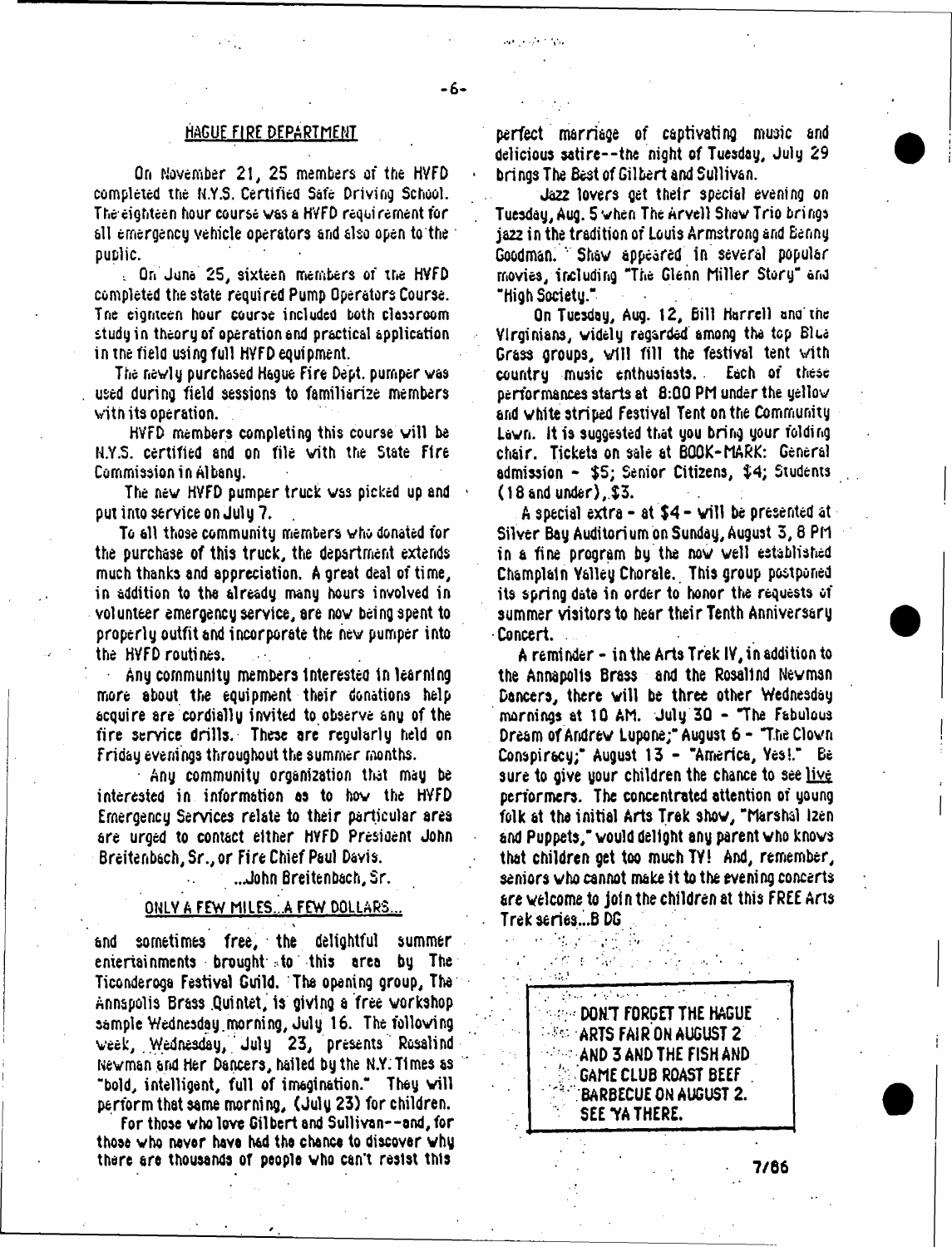### SOUNDINGS

- BORN A boy, Jeffrey Braisted, to Mary and Bill Kaier, Glens Falls on June 26. Proud grandparents are John and Betty Braisted, Silver Bay.
- MARRIED Julie Van Patten, daughter of Martha and Grant Van Patten of Silver Bay and Schenectady, NY to Michael O'Toole of Albany on May 24,1986 in Helen Hughes Memorial Chapel, Silver Bay.
- MARRIED Irene Spreeman, Hague, to Alfred Ostrander of Bergenfield, NJ in Annapolis, MD on June 3. They will reside in Hague.
- DIED Rev. David J. Heinteelman, 55, Silver Bay,on June 27 at Glens Falls Hospital. Survivors incl ude his wife Betty, a daughter, four sons and five grandchildren.
- MATTHEW CARTWRIGHT, son of Mr & Mrs. Alton Cartwright, Friends Point, recently graduated **e**  from the University of PA Law School where he was editor of the Universitu of PA Law Review for two years. He is a graduate of Hamilton College (magna cum loude) with an A.B. degree in history, with departmental honors and Phi Beta Kappa. Matthew's wife, MARION, graduated from Temple Univ. School of Law. She is a graduate of U. of Scranton (cumlaude) with Phi Alpha Theta honors and a BA in history. She will be serving as law clerk to Philadelphia Common Pleas Motions Court Judge Thomas White and Matthew has joined the lew firm of Montgomery, McCracken, Walker and Rhoads as a litigation associate. Mr. & Mrs. Cartwright will celebrate their first wedding anniversary in August.
	- ARTHUR GRIEDER, D.D.S., Ridgewood, NJ and Sabbath Day Pt. has recently been appointed Professor Emeritus at the N.J. Dental School, University of Medicine and Dentistry of N.J. where he has taught as a professor of Restorative Dentistry for over twenty years. He continues as co-director of the Orofacial Pain/TMJ Diagnostic and Treatment Center at that school.
	- LANA ROSS, daughter of Mr & Mrs. Leo Ross, Hague was one of thirteen Ticonderoga High School students to receive the Presidential Academic Fitness Award.

#### JOHN VINTON TO PERFORM AT SILVER BAY

John Vinton, "The Adirondack Storyteller," was an early voice in the current storytelling revival, and he was featured in the first North Country Storytelling Festival now held annually in Canton. However, he is still the only person in the country who has adopted a major geographic area to serve as its regional storyteller.

Since 1977, when he began his storytelling career, he has performed at North Country occasions ranging from corporate outings to community festivals. His New York City debut at the American Museum of Natural History, November 1984, was sold out a week in advance.

For 1986, his tenth season, he has added three new pieces to his repertory: "The Tug Hill Devil," the folk legend of a woodsman who made a pact with the aevil, "Raquette Lake, 1855," the true adventures of a summer camping party in "the golden years," and "Bill Gwinup Does It", about a woodsman who outsmarts a landowner. Country repertory to eleven hours.

He has been featured in the Nations! Storutellinq Journal, in Adirondac magazine, and in a documentary on his work produced at WCFE-TY in Plattsburgh.

JOHN VINTON, THE ADIRONDACK STORYTELLER" will appear in the Silver Bay Association auditorium on Friday, July 25 at 7:45 PM. The performance is open to the public. There will be no charge. His topic for the evening will be ADIRONDACK TALL TALES AND GHOST STORIES.

#### \* \* \* \* \* \* \* \* \* \* \* \* \* \* \* \* \* \* \* \* \* \* \* \* \* \* \* \* \* \* \* \* \* \* \* \*

With all the talk of over-development of Lake George properties, milfoil, sewage troubles, etc. it is very evident that all agencies MUST work together or all will be the losers....MB

#### \* \* \* \* \* \* \* \* \* \* \* \* \* \* \* \* \* \* \* \* \* \* \* \* \* \* \* \* \* \* \* \* \* \* \* \*

When an American says that he loves his country, he means not only that.he loves the New England hills, the prairies glistening in the sun, the vide and rising plains, the great mountains, and the sea. He means that he loves an inner air, an inner light in which freedom lives and in which a man can draw the breath of self-respect...Adlai Stevenson, August 27,1982